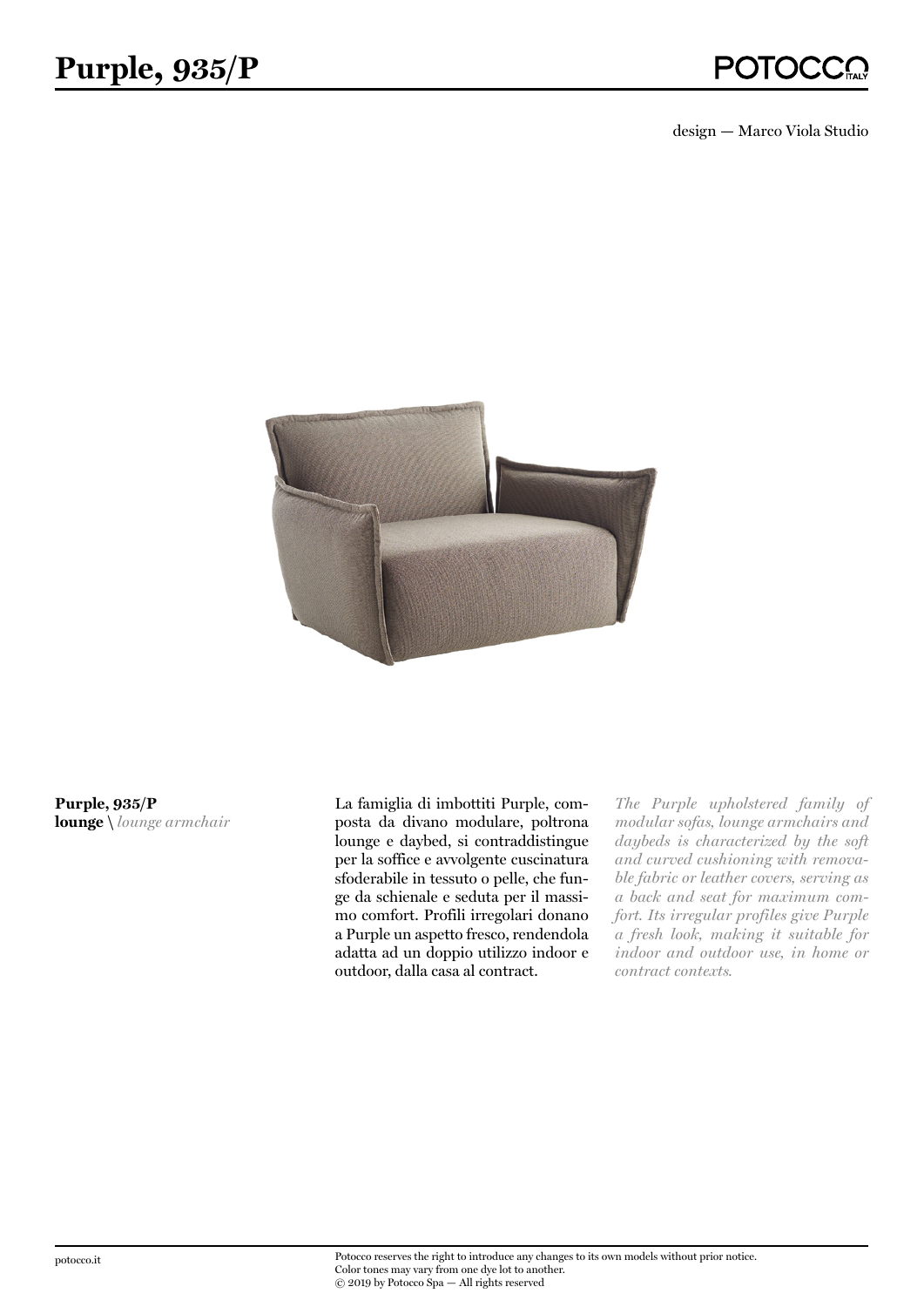# **Informazioni tecniche \** *Technical information*

**Descrizione tecnica \** 

*Technical description*

Lounge con struttura interna in legno massello di faggio e multistrato di betulla e imbottitura in poliuretano espanso ignifugo. Rivestimenti di collezione.

*Lounge armchair with internal frame in solid beech wood and birch plywood and upholstered with fire retardant polyurethane foam padding. Coverings as per collection.*





#### **Consumi stoffe \**

*Fabric and leather requirements*





## **FABRIC / LEATHER REQUIREMENTS**

| $\phi$ H 140              | yd 8.25 yd 16.45 |
|---------------------------|------------------|
| <b>LEATHER</b> $ft^2$ 162 |                  |

potocco.it Potocco reserves the right to introduce any changes to its own models without prior notice. Color tones may vary from one dye lot to another. © 2019 by Potocco Spa — All rights reserved

gross weight − Kg **52**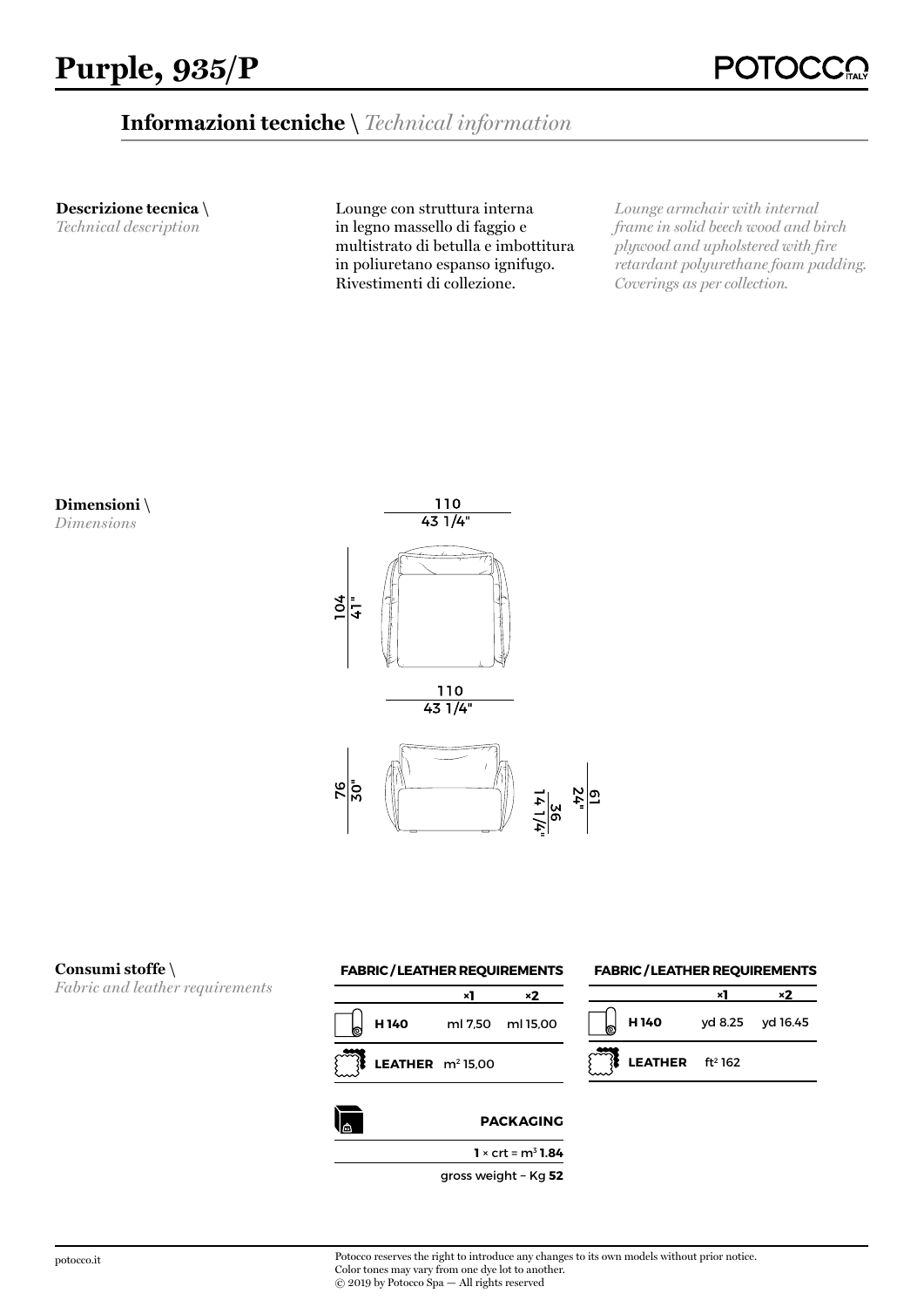**Finiture \** *Finishes*

**Rivestimenti \** *Coverings*

**Tessuto, ecopelle, pelle \** *Fabric, eco-leather, leather*